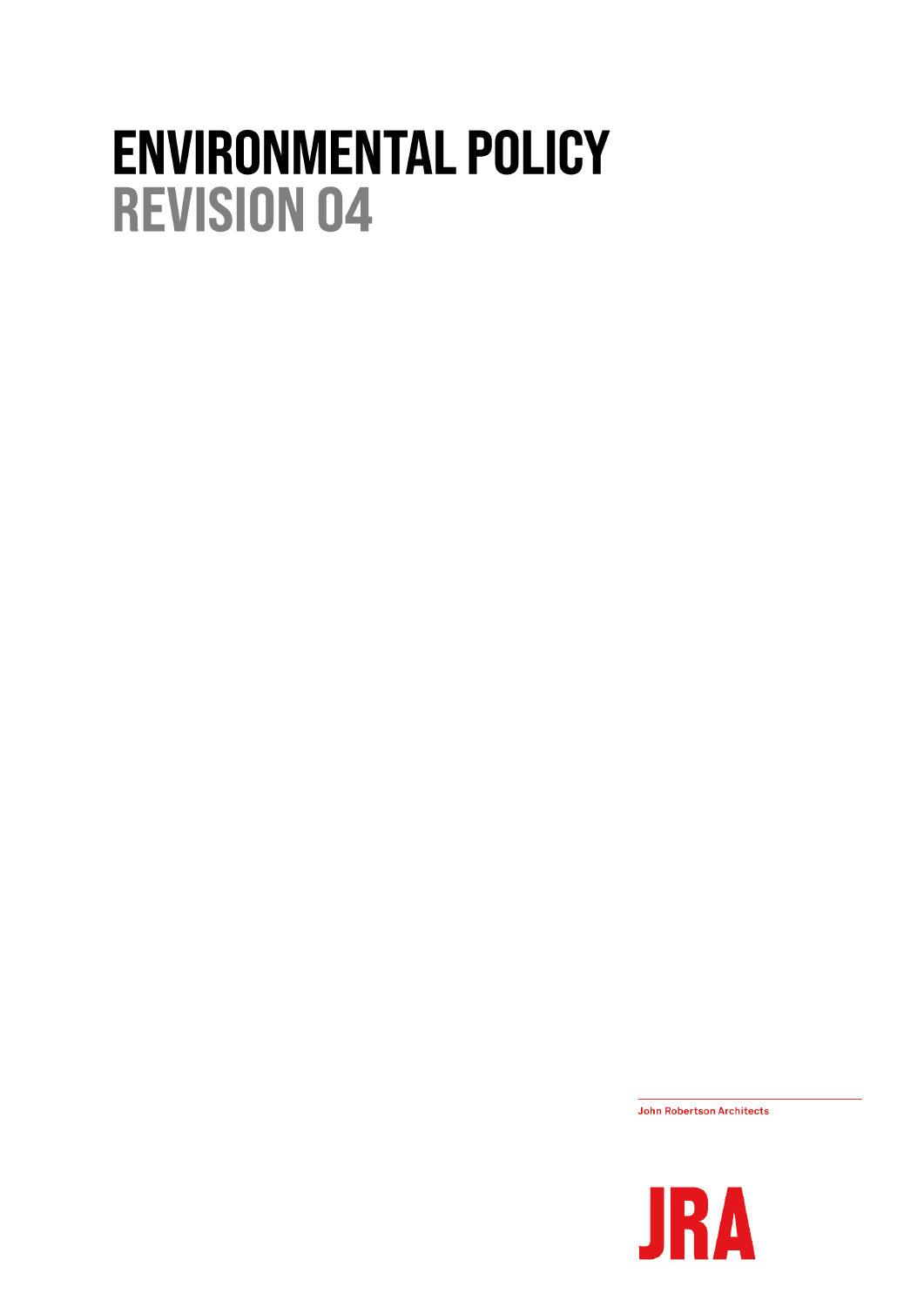| <b>Revision</b><br>Ref. | Date of<br><b>Revision</b> | Description of changes               | Prepared<br>By | Checked /<br><b>Approved By</b> |
|-------------------------|----------------------------|--------------------------------------|----------------|---------------------------------|
| 01                      | 31/10/2011                 | <b>First Issue</b>                   | КC             | JR                              |
| በ2                      | 15/01/2016                 | Minor grammatical fixes              | CB             | FM                              |
| 03                      | 17/01/2018                 | Updated to align with ISO 14001:2015 | СB             | FM                              |
| 114                     | 23/01/2021                 | JRA new branding applied             | CB/TC          | CB                              |
|                         |                            |                                      |                |                                 |
|                         |                            |                                      |                |                                 |
|                         |                            |                                      |                |                                 |
|                         |                            |                                      |                |                                 |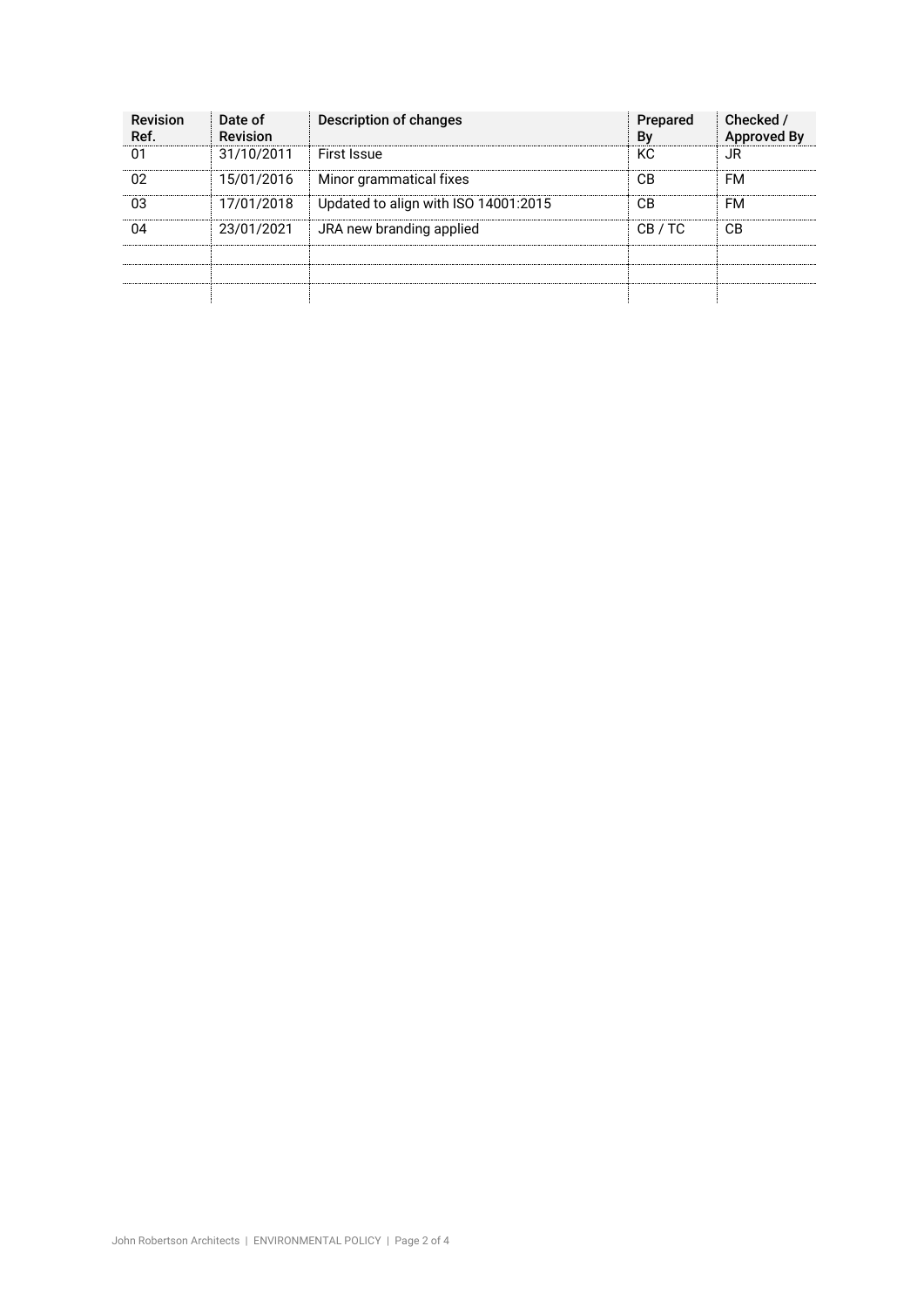## Our Workplace

We are committed to providing a quality service in a manner that ensures a safe and healthy workplace for our employees, visitors and minimises our potential impact on the environment. We will operate in compliance with all relevant environmental legislation and we will strive to use pollution prevention and environmental best practices in all we do. Our environmental objectives will be set out in accordance with the framework provided in the Environmental Management Strategy.

## We will:

- Integrate the consideration of environmental concerns and impacts into all of our decision making and activities.
- Promote environmental awareness among our employees and encourage them to work in an environmentally responsible manner, such as by working electronically wherever it is safe and secure to do so while ensuring that all key information is fully and securely backed up.
- Reduce waste through re-use and recycling and by purchasing recycled, recyclable or refurbished equipment, products and materials where these alternatives are available, economical and suitable.
- Ensure responsible disposal of remaining unavoidable waste.
- Promote efficient use of space heating/lighting, equipment, materials and resources including water, electricity, raw materials and other resources, particularly those that are non-renewable.
- Purchase and use environmentally responsible products accordingly.
- Include energy efficiency as one of the selection criteria when purchasing new equipment.
- Avoid unnecessary use of hazardous materials and products, seek substitutions when feasible, and take all reasonable steps to protect human health and the environment when such materials must be used, stored and disposed of.
- Where required by legislation or where significant health, safety or environmental hazards exist, develop and maintain appropriate emergency response programmes.
- Communicate our environmental commitment to Clients and interested parties and encourage them to support it.
- Strive to continually improve our environmental performance and minimise the social impact and damage of activities by periodically reviewing our environmental policy in light of our current and planned future activities.
- Use public transport in preference to travel by car wherever it is possible and effective to do so.

## Our Designs

We recognise that the products of our designs will have far more environmental impact than our own operation therefore we are further committed to exercising our professional skills in such a way as to minimise environmental impact in so far as this is possible within the instructions received from our Clients.

We are committed:

• To raise the awareness of Clients about sustainability and environmental protection and help the members of the design team to develop a shared vision of environmental aspirations.